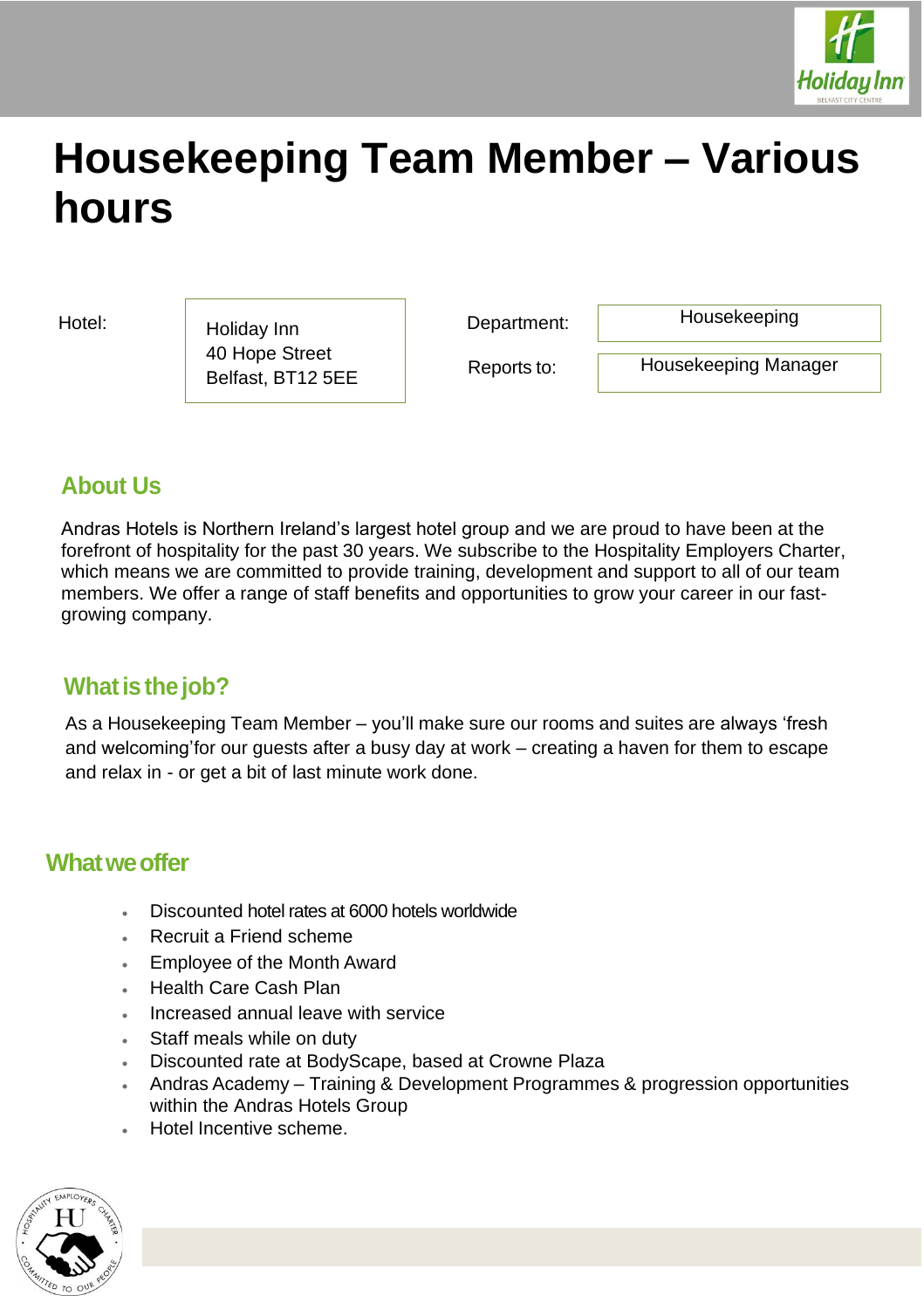

# Your day to day

- You'll make sure our rooms are always at their best we have standards but it's down to you to make that room special and memorable for guests
- Help guests you'll be happy to help if someone needs a toothbrush or directions for example
- Keep your supervisor updated on room service progress and alert them to any repairs needed
- Safety aware follow our established safety procedures at all times and wear protective equipment when needed
- Be organised keep on top of supplies and amenities and always try to minimise waste
- Reunite items with owners and log any lost and found property
- Look smart wear your uniform and name badge with pride
- Other ad-hoc duties unexpected moments when we have to pull together to get a task done
- Monitor and control supplies and amenities, and minimise waste within all areas of housekeeping
- Report, hand in, and/or log all lost and found items according to departmental procedures
- Work as part of a team and communicate with other departments as per hotel procedures to ensure excellent quality and service
- Assist with deep cleaning projects
- Assist turndown duties
- Assist with other duties as assigned
- Attend all relevant departmental / hotel / company training

## **Whatweneedfrom you**

#### **Essential:**

- Ability to work within a Team and also independently
- High standards of Attention to Detail
- Strong Time Management skills and flexible with regards to working hours
- Ability to communicate and follow instruction
- Must have a clear understanding of speaking and understanding English.

#### **Desirable:**

- Experience within a Housekeeping Role or Cleaning role
- Experience within the Hospitality, care provider or retail sectors.